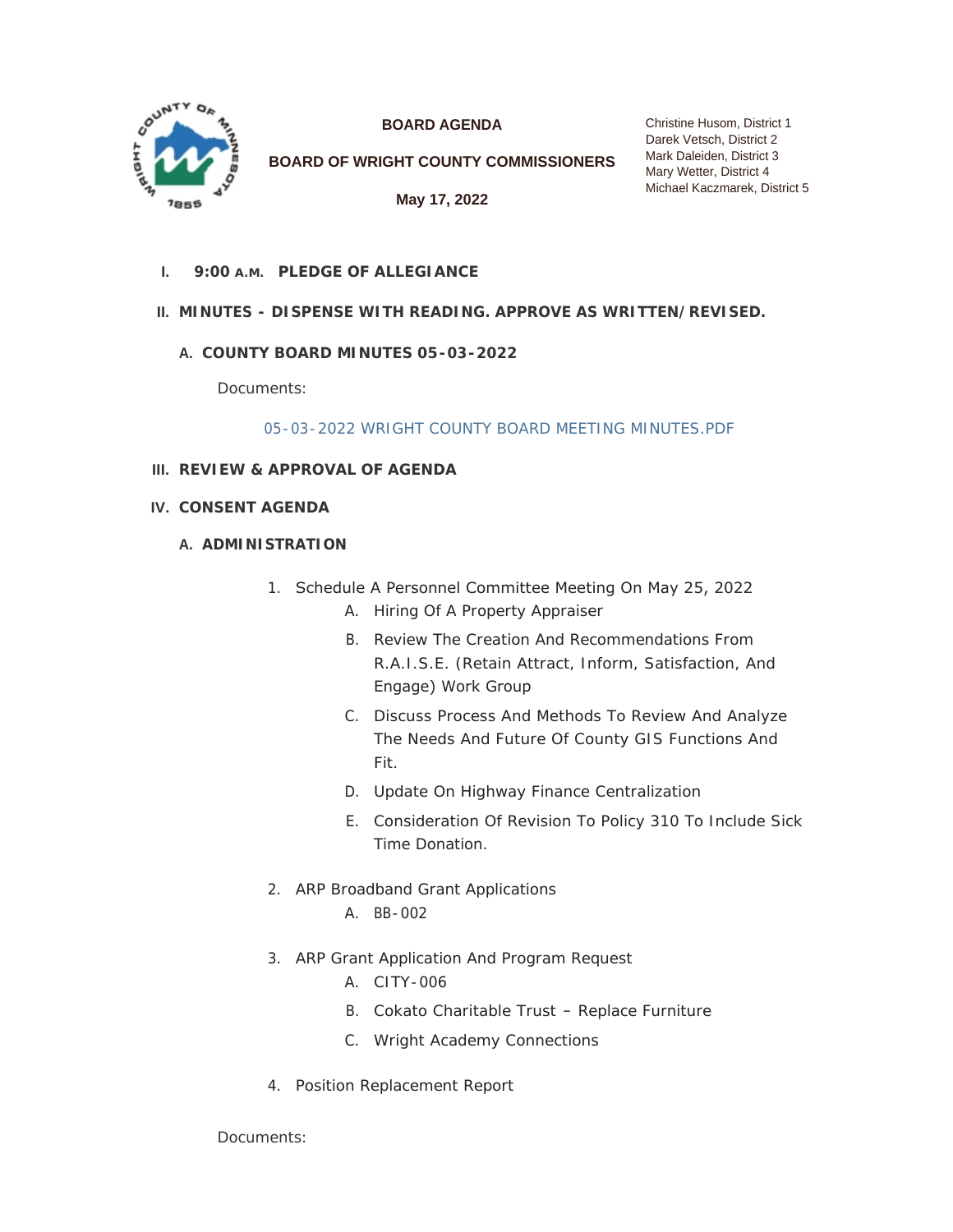[5\\_17\\_2022 PERSONEL COMMITEE REQUEST.PDF](https://www.co.wright.mn.us/AgendaCenter/ViewFile/Item/10685?fileID=23165) [RFBA ARP BROADBAND GRANT APPLICATIONS 2022.05.17.PDF](https://www.co.wright.mn.us/AgendaCenter/ViewFile/Item/10685?fileID=23158) [ADM AMERICAN RESCUE PLAN GRANT APPLICATION -](https://www.co.wright.mn.us/AgendaCenter/ViewFile/Item/10685?fileID=23159) BB-002 BROADBAND IMPROVEMENTS (AMENDED).PDF [RFBA ARP GRANT APPLICATION AND PROGRAM REQUESTS](https://www.co.wright.mn.us/AgendaCenter/ViewFile/Item/10685?fileID=23160)  2022.05.17.PDF [ADM AMERICAN RESCUE PLAN GRANT APPLICATION - CITY-006](https://www.co.wright.mn.us/AgendaCenter/ViewFile/Item/10685?fileID=23161)  MONTROSE PDF [ADM AMERICAN RESCUE PLAN PROGRAM REQUEST - COKATO](https://www.co.wright.mn.us/AgendaCenter/ViewFile/Item/10685?fileID=23162)  CHARITABLE TRUST REPLACE FURNTITURE.PDF [ADM AMERICAN RESCUE PLAN PROGRAM REQUEST - WRIGHT](https://www.co.wright.mn.us/AgendaCenter/ViewFile/Item/10685?fileID=23163)  ACADEMY CONNECTIONS.PDF [EMPLOYEE REPORT APRIL 2022.PDF](https://www.co.wright.mn.us/AgendaCenter/ViewFile/Item/10685?fileID=23168) [NEW HIRE REPORT APRIL 2022.PDF](https://www.co.wright.mn.us/AgendaCenter/ViewFile/Item/10685?fileID=23169) [TERMINATION REPORT APRIL 2022.PDF](https://www.co.wright.mn.us/AgendaCenter/ViewFile/Item/10685?fileID=23170)

# **ADMINISTRATION - FINANCE B.**

- 1. Approve Application Of Laestadian Lutheran Church For A Large Group Assembly Permit For An Event On June 29 Through July 5, 2022 Conditional On Applicant Following Any Recommendations From The Wright County Sheriff Office And Wright County Highway Department
- 2. Motion To Approve The Budget Amendment Below:

11-430-710-0000-5348 \$42,400.00 11-430-710-1586-6030 \$39,800.00 11-430-710-1586-6338 \$29,400.00 11-430-700-0010-6101 -\$26,800.00

- 3. Approve 2022 Tobacco License For Amir, LLC DBA St. Michael Smoke Shop (St. Michael) From June 1, 2022 To December 31, 2022
- 4. Motion To Approve The Reimbursement Of The American Rescue Plan Act (ARP) Funds As Follows: County ARP Funds: Approval Of County Reimbursement Of \$654.61 From 01-099- 493.6910 Transfer Out Into 01-100-493.5910 Transfer In As Follows: \$654.61 For Administrative Expenses-Staff Costs
- 5. Acknowledge Warrants Issued Between April 27, 2022 And May 10, 2022 *(See Below, Item IX Warrants Issued)*

Documents:

[AGENDA 5-17 CONSENT - RBA LARGE GROUP ASSEMBLY PERMIT](https://www.co.wright.mn.us/AgendaCenter/ViewFile/Item/10663?fileID=23096)  LAESTADIAN.PDF [2022-LAESTADIAN.PDF](https://www.co.wright.mn.us/AgendaCenter/ViewFile/Item/10663?fileID=23097) [RFBA - BUDGET AMENDMENT.PDF](https://www.co.wright.mn.us/AgendaCenter/ViewFile/Item/10663?fileID=23109) [RFBA - TOBACCO LICENSE.PDF](https://www.co.wright.mn.us/AgendaCenter/ViewFile/Item/10663?fileID=23143)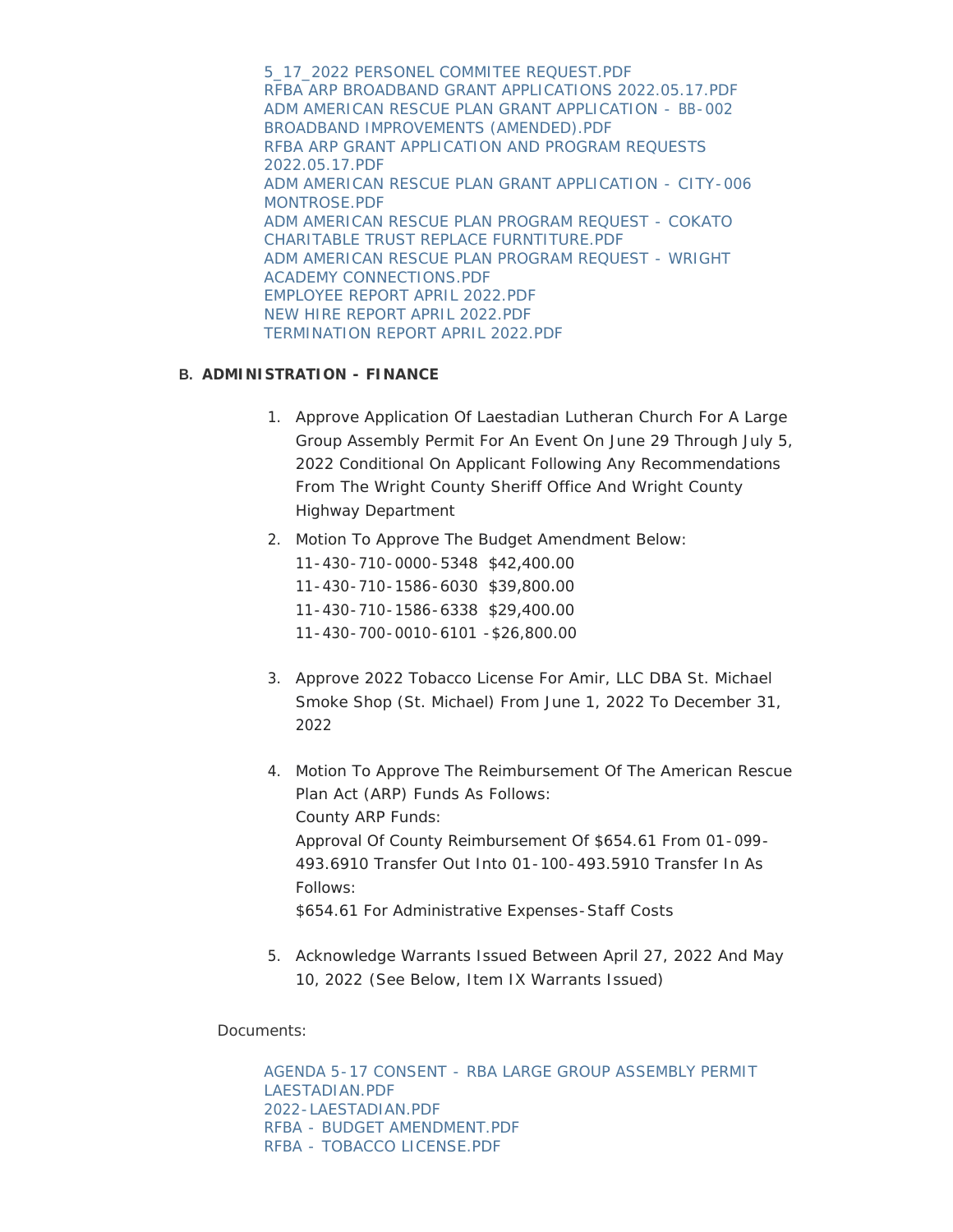# **AG & DRAINAGE C.**

1. Accept And Sign The Multipurpose Drainage Management 2022 Grant Agreement For \$210,000.00 On Joint Ditch #15

Documents:

[RFBA - DRAINAGE MANAGEMENT GRANT AGREEMENT.PDF](https://www.co.wright.mn.us/AgendaCenter/ViewFile/Item/10631?fileID=23106) [2022 COMPETITIVE GRANT - WRIGHT COUNTY\\_2022-01-14\\_01-55-](https://www.co.wright.mn.us/AgendaCenter/ViewFile/Item/10631?fileID=23063) 08-PM.PDF

# **HIGHWAY D.**

- 1. Approve And Authorize Signature On Agreement With BNSF For Removal Of The Automatic Flashing Light Signals At The Railroad Crossing On CSAH 39 (Elm Street) In Monticello. The Agreement Provides For BNSF To Remove The Existing Automatic Flashing Light Signals And Installation Of Crossbucks, Yield Signs, And Advance Warning Signs At The Railroad Crossing On CSAH 39 (Elm Street) In Monticello
- 2. Approve Schedule For Receiving Bids For CSAH 19 Reconstruction Project In St. Michael. Schedule To Receive Bids On Tuesday, June 14, 2022: 11:00 A.M. Contract 2205 - CSAH 19 Project; SP 086-619-035
- 3. Approve Date And Time For Receiving Bids For The Otsego Shop Building Expansion Project. Schedule To Receive Bids On Tuesday, May 31, 2022: 2:00 P.M. Wright County Satellite Shop Expansion (Otsego Shop)

## Documents:

[BAR - APPROVE AGREEMENT WITH BNSF AT RR CROSSING ON CSAH](https://www.co.wright.mn.us/AgendaCenter/ViewFile/Item/10680?fileID=23133)  39 IN MONTICELLO - CONSENT.PDF [BNSF AGREEMENT CSAH 39 IN MONTICELLO - CONSENT.PDF](https://www.co.wright.mn.us/AgendaCenter/ViewFile/Item/10680?fileID=23136) [BAR - CONSENT TO RECEIVE BIDS FOR CSAH 19 RECONSTRUCTION](https://www.co.wright.mn.us/AgendaCenter/ViewFile/Item/10680?fileID=23134)  PROJECT IN ST MICHAEL.PDF [BAR - CONSENT TO RECEIVE BIDS FOR OTSEGO SHOP EXPANSION](https://www.co.wright.mn.us/AgendaCenter/ViewFile/Item/10680?fileID=23135)  PROJECT.PDE

## **INFORMATION TECHNOLOGY E.**

1. Approve Airfare And Hotel/Lodging Funds Be Allocated For Mark Kellogg And Jason Banick To Travel Out Of State To Las Vegas, Nevada For Cisco Live Training Event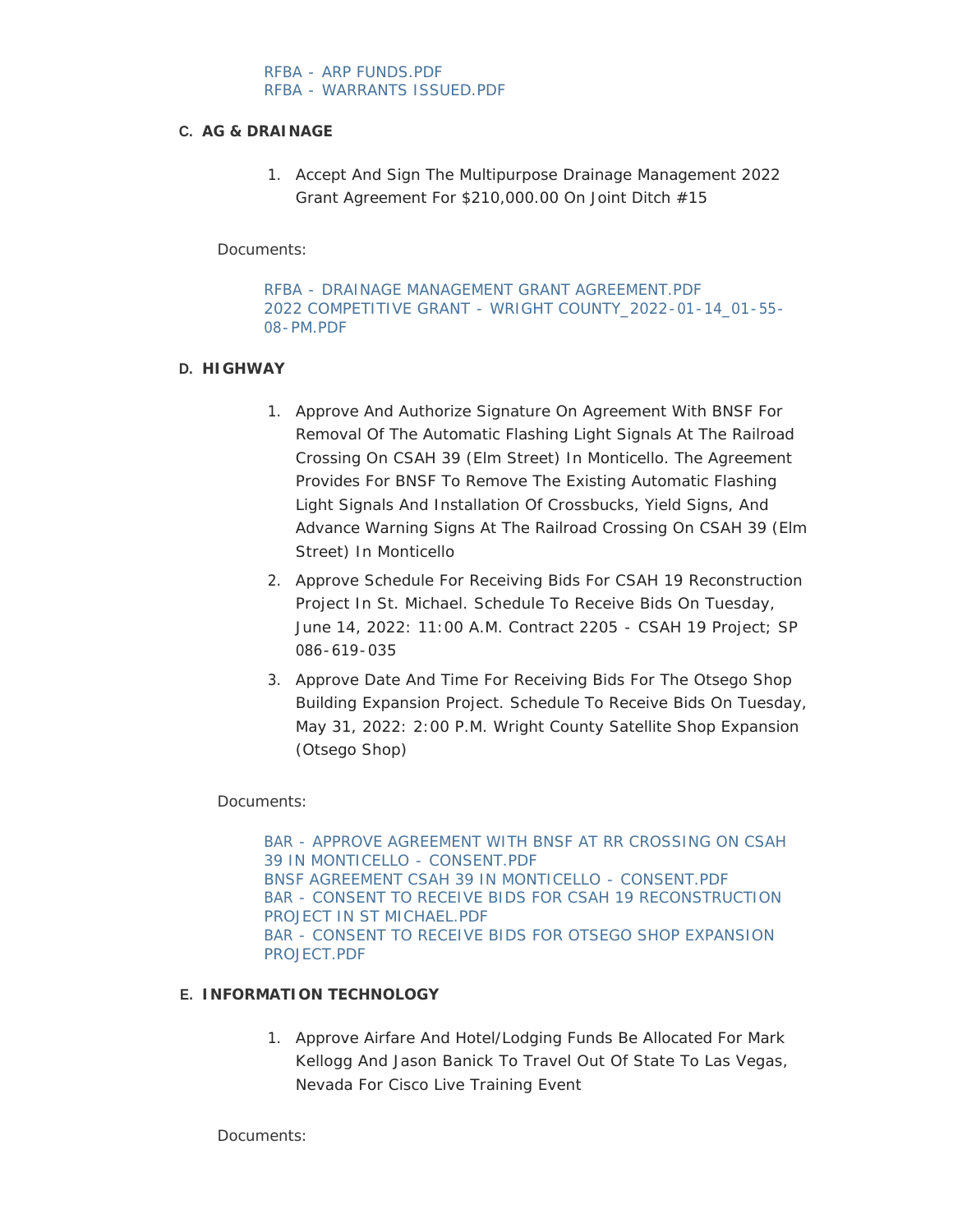### **TIMED AGENDA ITEMS V.**

## **SEAN DERINGER, SHERIFF'S OFFICE A. 9:02 A.M.**

1. Present Deputy Mitch Flemming His Retirement Plaque After More Than 30 Years Of Service To The Wright County Sheriff's Office

Documents:

#### [RFBA 05-17-2022.PDF](https://www.co.wright.mn.us/AgendaCenter/ViewFile/Item/10674?fileID=23110)

# **MATT TREICHLER, SHERIFF'S OFFICE B. 9:07 A.M.**

- 1. Resolution To Approve A 2022 Federal Boating Safety Patrol Grant
- 2. Schedule A Committee Of The Whole Meeting To Discuss A School Resource Officer Request And Supervision Span Of Control For The Unit

Documents:

[RFBA 05-17-22.PDF](https://www.co.wright.mn.us/AgendaCenter/ViewFile/Item/10676?fileID=23115) [2022 FEDERAL SAFETY BOATING PATROL GRANT.PDF](https://www.co.wright.mn.us/AgendaCenter/ViewFile/Item/10676?fileID=23116) [2022 FEDERAL BOAT PATROL SAFETY GRANT.PDF](https://www.co.wright.mn.us/AgendaCenter/ViewFile/Item/10676?fileID=23117) [MAWSECO REQUEST.PDF](https://www.co.wright.mn.us/AgendaCenter/ViewFile/Item/10676?fileID=23118)

### **VIRGIL HAWKINS, HIGHWAY DEPARTMENT C. 9:12 A.M.**

- 1. Approve Resolution And MnDOT Master Partnership Contract No. 1050340. This New Master Partnership Contract (MPC) With MnDOT For 2022-2027 Will Replace The Current 2018-2022 MPC That Expires On June 30, 2022
- 2. Award Contract No. 2207, CSAH 35/Dague Avenue Roundabout Project (Subject To Authorization Of Award By The MnDOT Civil Rights Office). We Recommend Award Of Contract No. 22-07 To New Look Contracting, Inc. Of Rogers, MN In The Amount Of \$2,102,945.50

Documents:

[BAR - APPROVE MASTER PARTNERSHIP AGREEMENT NO.1050340.PDF](https://www.co.wright.mn.us/AgendaCenter/ViewFile/Item/10679?fileID=23130) [MNDOT MASTER PARTNERSHIP AGREEMENT NO.1050340.PDF](https://www.co.wright.mn.us/AgendaCenter/ViewFile/Item/10679?fileID=23128) [RESOLUTION - HWY MASTER PARTNERSHIP AGREEMENT.PDF](https://www.co.wright.mn.us/AgendaCenter/ViewFile/Item/10679?fileID=23141) [BAR - AWARD CONTRACT 2207 TO NEW LOOK CONTRACTING - CSAH](https://www.co.wright.mn.us/AgendaCenter/ViewFile/Item/10679?fileID=23131)  35 AND DAGUE AVE RAB.PDF [BID SUMMARY - CONTRACT 2207.PDF](https://www.co.wright.mn.us/AgendaCenter/ViewFile/Item/10679?fileID=23132)

#### **D.** 9:18 A.M. EDWARD PETTIT, PLANNING & ZONING

1. Approve For Signature Updated Cooperative Agreement Between Wright County And Minnesota Department Of Agriculture For Hazardous Waste Pesticide Collection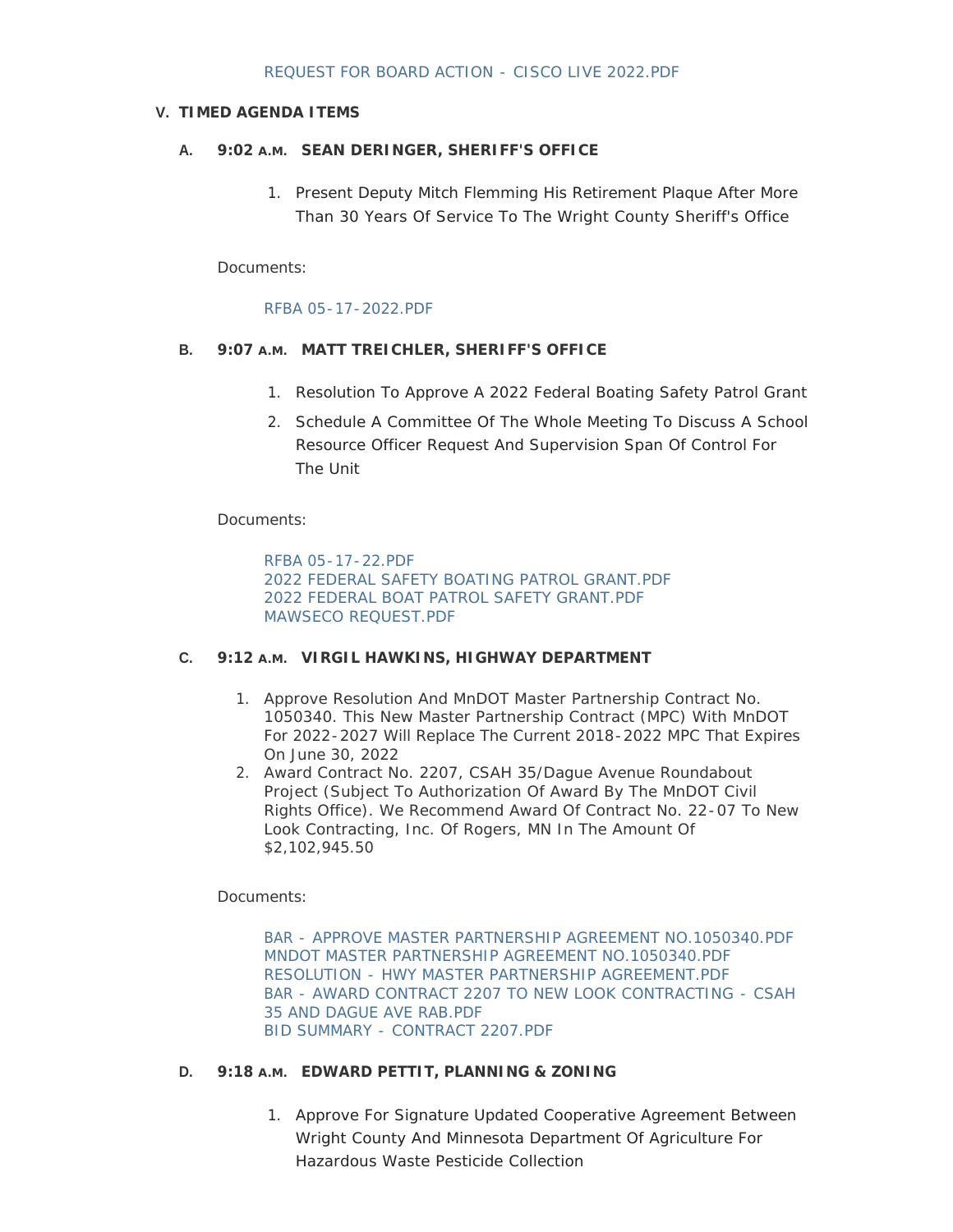Documents:

[REQUEST FOR BOARD ACTION - RFBA.PDF](https://www.co.wright.mn.us/AgendaCenter/ViewFile/Item/10675?fileID=23111) [BACKGROUND FOR BOARD.PDF](https://www.co.wright.mn.us/AgendaCenter/ViewFile/Item/10675?fileID=23112) [WRIGHT CO EXECUTED.PDF](https://www.co.wright.mn.us/AgendaCenter/ViewFile/Item/10675?fileID=23113) [PLEASE\\_DOCUSIGN\\_WRIGHT\\_COUNTY\\_COOPERATIVE\\_AG.PDF](https://www.co.wright.mn.us/AgendaCenter/ViewFile/Item/10675?fileID=23114)

# **MATTHEW DETJEN, AG & DRAINAGE E. 9:23 A.M.**

- 1. Approve And Sign The Joint Ditch Drainage Policy Between Meeker, McLeod, Renville, Sibley, And Wright County
- 2. Approve Resolution Findings Of Fact & Order Regarding Redetermination Of Benefits For County Ditch 35 And County Ditch #17 Pursuant To Minnesota Statute 103E.351

# Documents:

[RFBA\\_JOINT DITCH POLICY APPROVAL\\_5\\_17\\_2022.PDF](https://www.co.wright.mn.us/AgendaCenter/ViewFile/Item/10677?fileID=23119) [FINAL 2022 JOINT DRAINAGE SYSTEM POLICY.PDF](https://www.co.wright.mn.us/AgendaCenter/ViewFile/Item/10677?fileID=23120) [JOINT DITCH POLICY SIGNATURE PAGE\\_5\\_17\\_2022.PDF](https://www.co.wright.mn.us/AgendaCenter/ViewFile/Item/10677?fileID=23121) [RFBA - APPOINTMENT OF VIEWERS C 35 AND CD 17.PDF](https://www.co.wright.mn.us/AgendaCenter/ViewFile/Item/10677?fileID=23146) [H2OVER VIEWERS - WRIGHT PROPOSAL LETTER.PDF](https://www.co.wright.mn.us/AgendaCenter/ViewFile/Item/10677?fileID=23147) [WRIGHT COUNTY 2022 CD35-CD17 REDETERMINATION PROPOSAL.PDF](https://www.co.wright.mn.us/AgendaCenter/ViewFile/Item/10677?fileID=23148) [ORDER FOR REDETERMINATION OF BENEFTS - CD 35.PDF](https://www.co.wright.mn.us/AgendaCenter/ViewFile/Item/10677?fileID=23149) [ORDER FOR REDETERMINATION OF BENEFITS - CD 17.PDF](https://www.co.wright.mn.us/AgendaCenter/ViewFile/Item/10677?fileID=23150)

## **ITEMS FOR CONSIDERATION VI.**

# **COMMITTEE MINUTES A.**

- 1. Broadband Committee (5/9/2022)
- 2. County Board Workshop (5/10/2022)
- 3. Technology Committee (5/11/2022)

## Documents:

[05-09-2022 BROADBAND COMMITTEE MINUTES.PDF](https://www.co.wright.mn.us/AgendaCenter/ViewFile/Item/10673?fileID=23151) [BOARD WORKSHOP MINUTES MAY 10 2022.PDF](https://www.co.wright.mn.us/AgendaCenter/ViewFile/Item/10673?fileID=23171) [WRIGHT COUNTY TECHNOLOGY MEETING MINUTES 2022-05-11 DH](https://www.co.wright.mn.us/AgendaCenter/ViewFile/Item/10673?fileID=23153)  REVIEWED.PDF

## **ADMINISTRATION B.**

- 1. Proclaim The Week Of May 15-21, 2022 As Emergency Medical Services Week
- 2. Schedule Closed Session Committee Of The Whole To Discuss Labor Negotiation Strategy
- 3. Compost Facility Ventilation
- 4. Use Of Vacated Government Center For Training